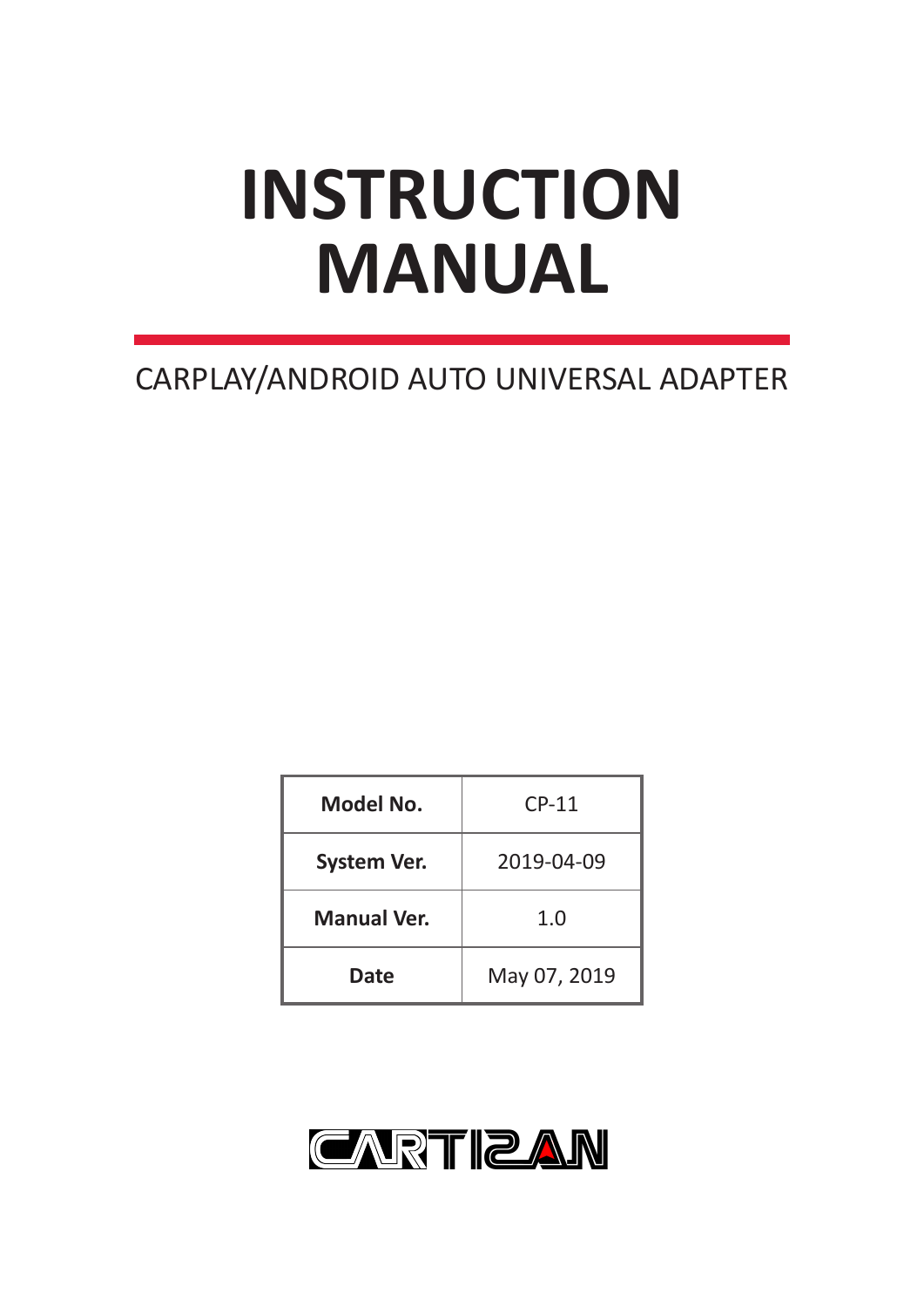# CONTENT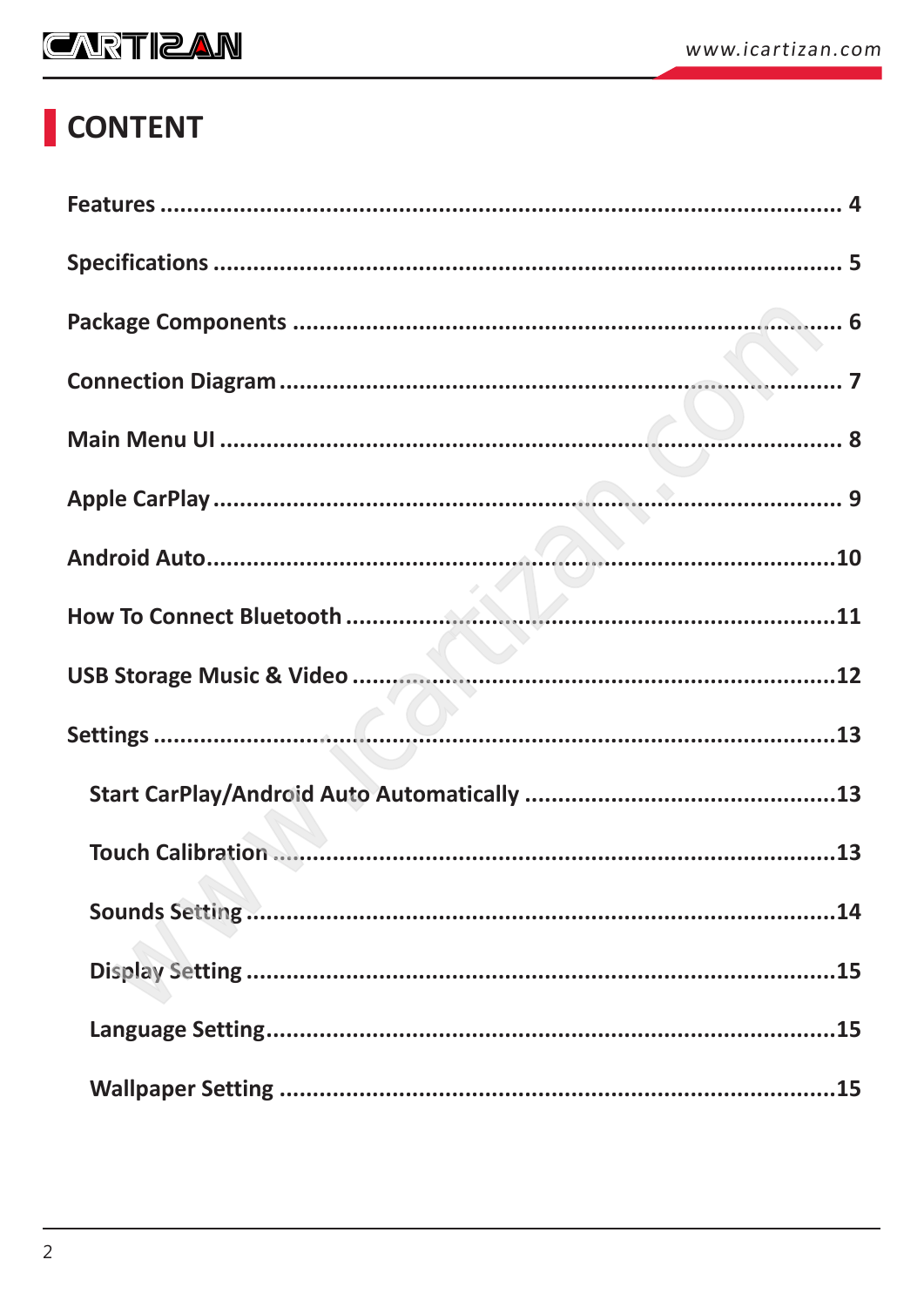## **CARTIZAN**

#### **WARNING**

In order to protect the driving safety and avoid break the traffic law; please DO NOT operate the interface while driving.

The reversing surveillance function just is used in reversing assistance. Please check the entire surroundings while reversing.

All steps of installation should be done by the well-trained specialist.

During installation, the ignition key should be taken off and after all installation finished, connect power cable last.

Please DO NOT plug or pull the connected cables in the state of power-on, in order to avoid damaged monitor or accessory.

Install wiring in a manner in which cables will not come in contact with metal parts. The wiring may be damaged by contact with metal parts, resulting in fire and shocks. Avoid all contact with hot surfaces when wiring the main unit. High temperatures may damage wiring, causing shorts, arcing and fires.

Please DO NOT put the product in the damp environment or water, in order to avoid electric shock, damaged and fire accident caused by a short circuit.

Kindly check all components are in the box when receiving the product. If anything missing, inform to the supplier/manufacturer.

Start the engine before loading, check the interface whether have function displayed, key control whether correct, the vehicle interface whether having a scratch. Please give the feedback to the supplier/manufacturer if there have any questions.

Please note that put the disassembled automotive components in a good way on the installation process, avoid scratching the instrument panel, the leftovers of connecting cables need to handle and DO NOT leave it in the car. The connecting plug must be insulated in order to short circuit. eps of installation should be done by the well-trained specialist.<br>
g installation, the ignition key should be taken off and after all installation finished, con<br>
crable last.<br>
e DO NOT plug or pull the connected cables in

The cables should be connected in a good way, the vehicle installation space is a little small, so reduce space usage as far as possible. There should be a good plan about connect cables, avoid affecting the active component of connecting, such as control components of turning the steering wheel, throttle and brake pedal. There need to be fastened after connecting cables in case of a drop.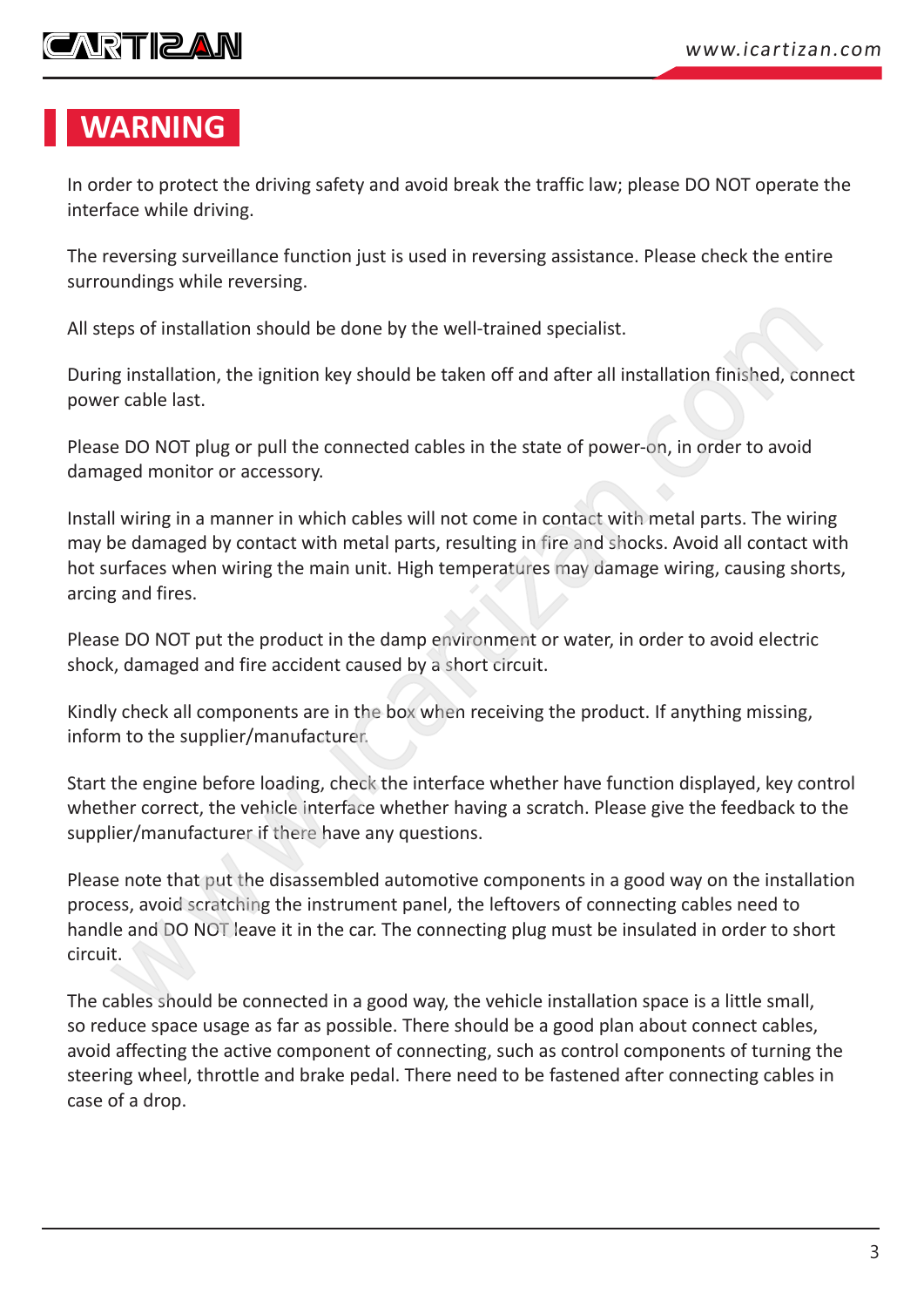<span id="page-3-0"></span>

#### **FEATURES**

Integrated 2 in 1 module supports Apple CarPlay, Android Auto

Supports USB HD video (up to 1080P) and lossless music (APE, WAV, FLAC, MP3, WMA, etc) playback

CVBS and HDMI (480P/720P) output

Automatic enable CarPlay/Android Auto when plugging in an iPhone/Android phone

Integrate BT module for Android Auto calling audio delivering

High performance audio output and support control sound volume, EQ setting

Provide external knob controller for operation

Offer high quality microphone for phone talking & voice command

Mobile phone charging

Further software update via USB

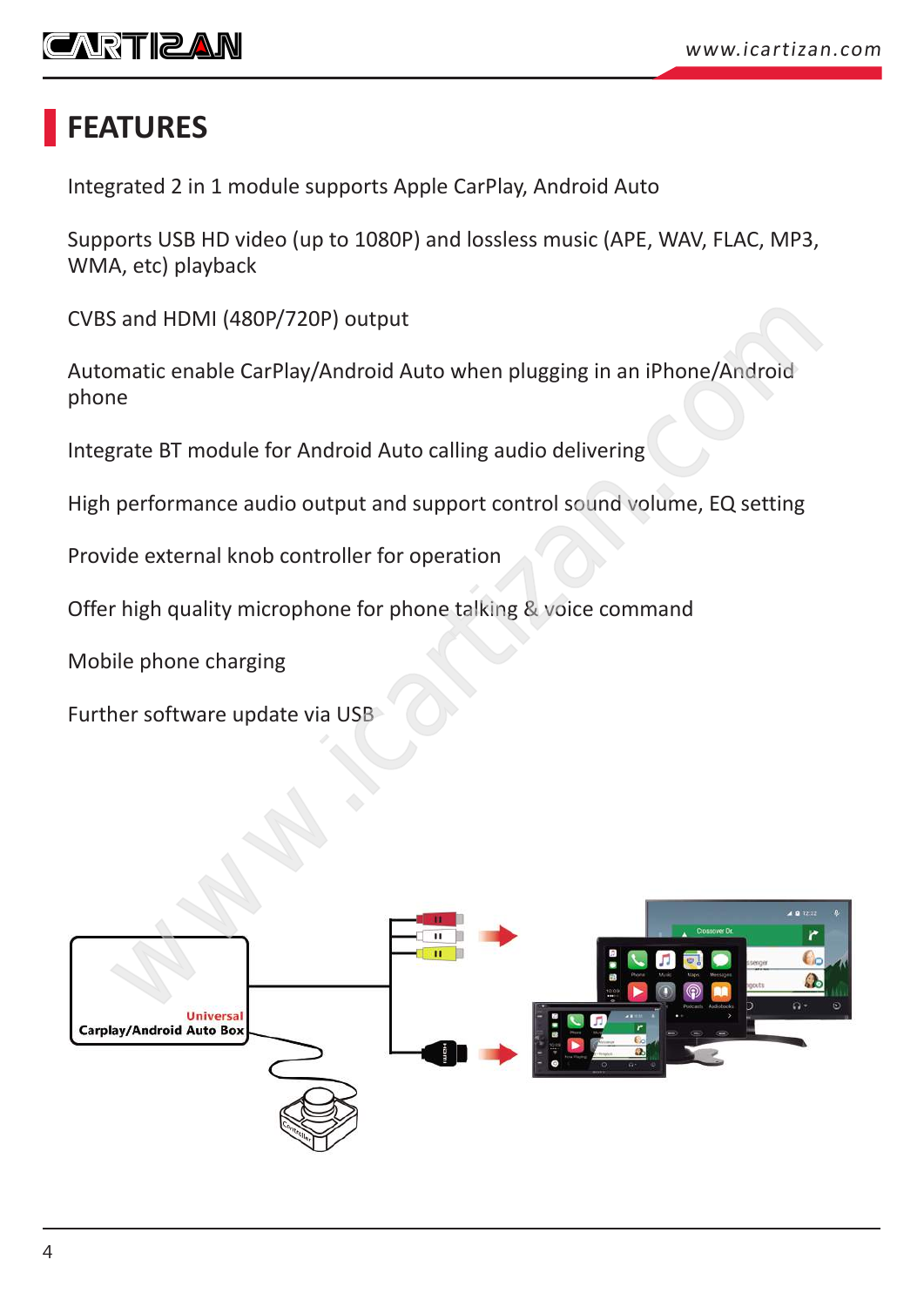<span id="page-4-0"></span>

# **SPECIFICATIONS**

| <b>Inputs</b>                    | RCA*2 (1 rear camera and 1 external video in)<br>3.5mm AUX*1 (Microphone)<br>$USB*2$         |
|----------------------------------|----------------------------------------------------------------------------------------------|
| <b>Outputs</b>                   | RCA*3 (CVBS & audio L/R outputs)<br>$HDMI*1$                                                 |
| <b>Output resolution</b>         | CVBS: 720*480, NTSC<br>HDMI: 800*480 (default), 1280*720 (optional, upgrade<br>via software) |
| Input voltage                    | $9-16V$                                                                                      |
| <b>Consumed power</b>            | 5W                                                                                           |
| <b>Working temperature</b>       | $-20^{\circ}$ C $\sim$ 75°C                                                                  |
| <b>Main unit dimensions</b>      | 110*75*30 mm                                                                                 |
| Weight                           | 170g                                                                                         |
| <b>POWER</b><br>Hamı<br>180W MAX | ٠<br>۰Þ                                                                                      |



For any car/monitor with HDMI or RCA AV input.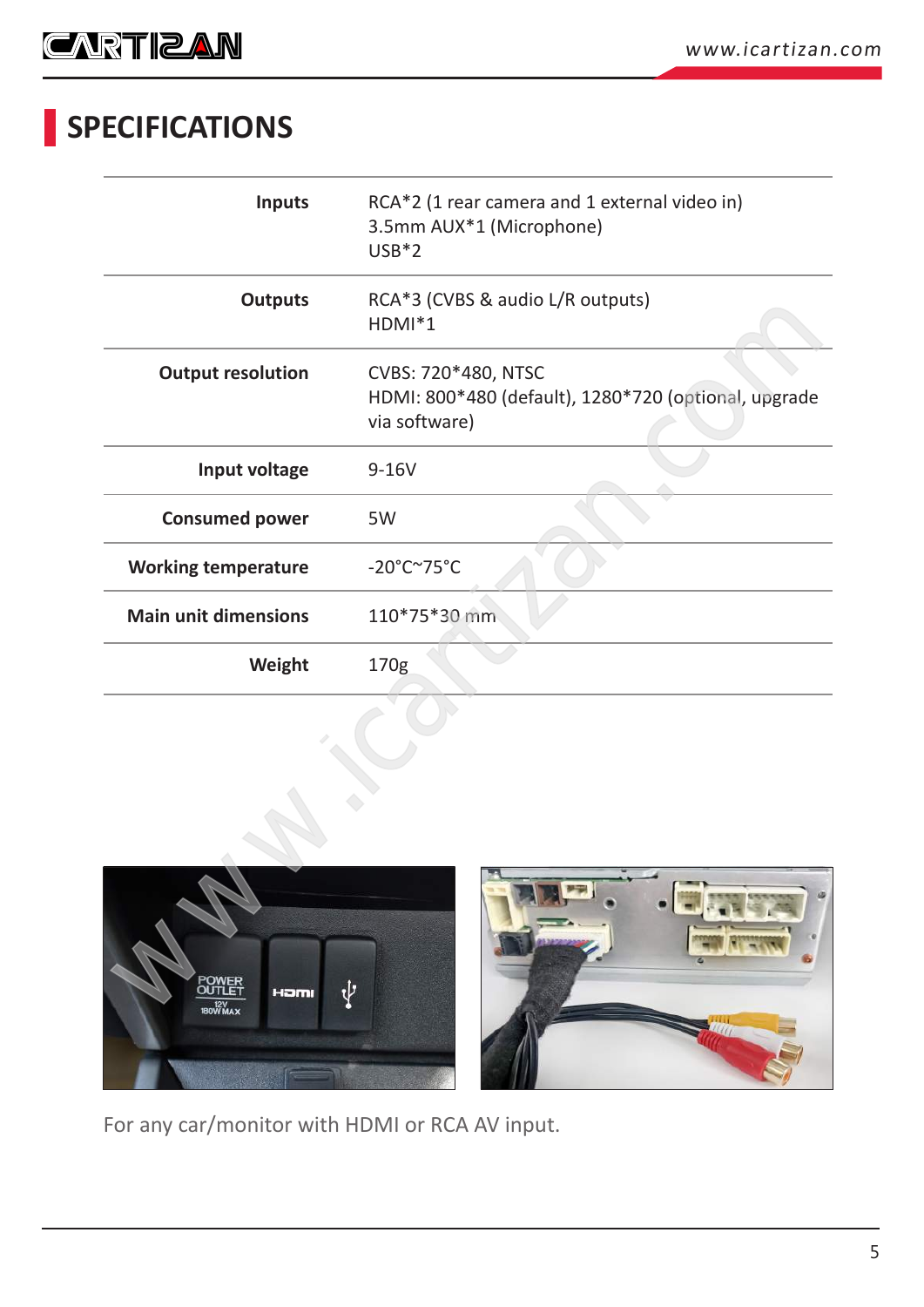#### <span id="page-5-0"></span>**PACKAGE COMPONENTS**

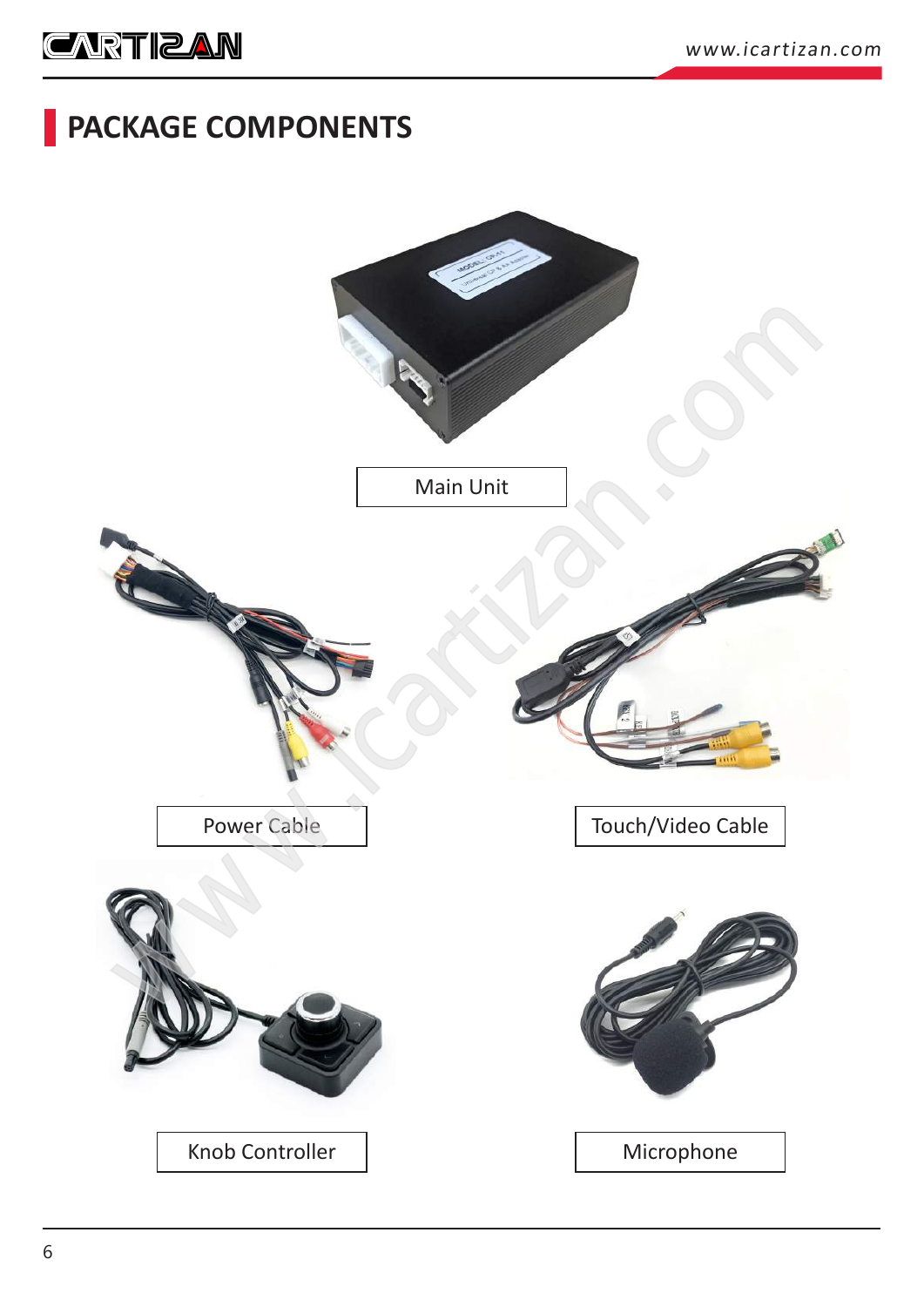<span id="page-6-0"></span>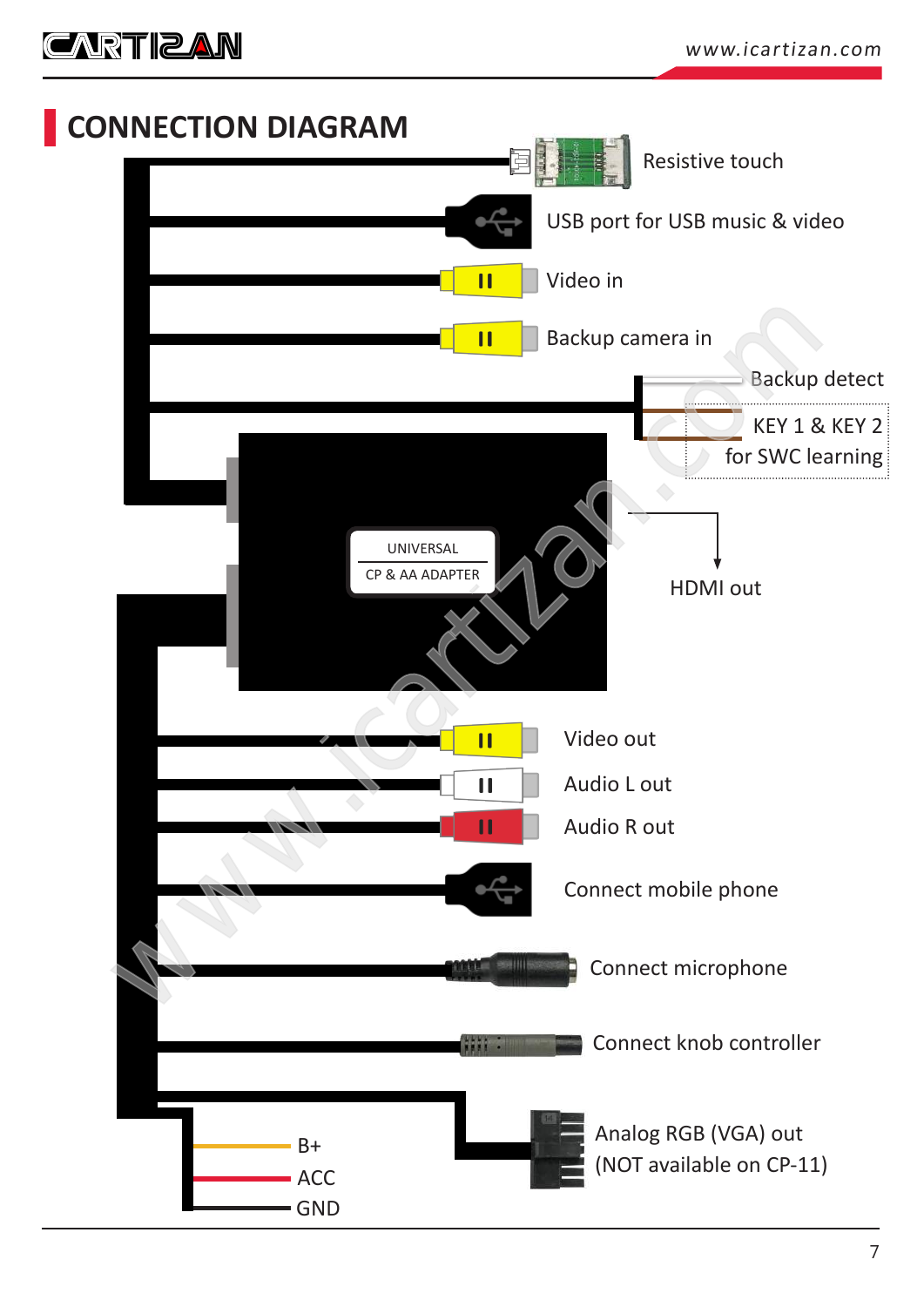<span id="page-7-0"></span>

#### **MAIN MENU UI**

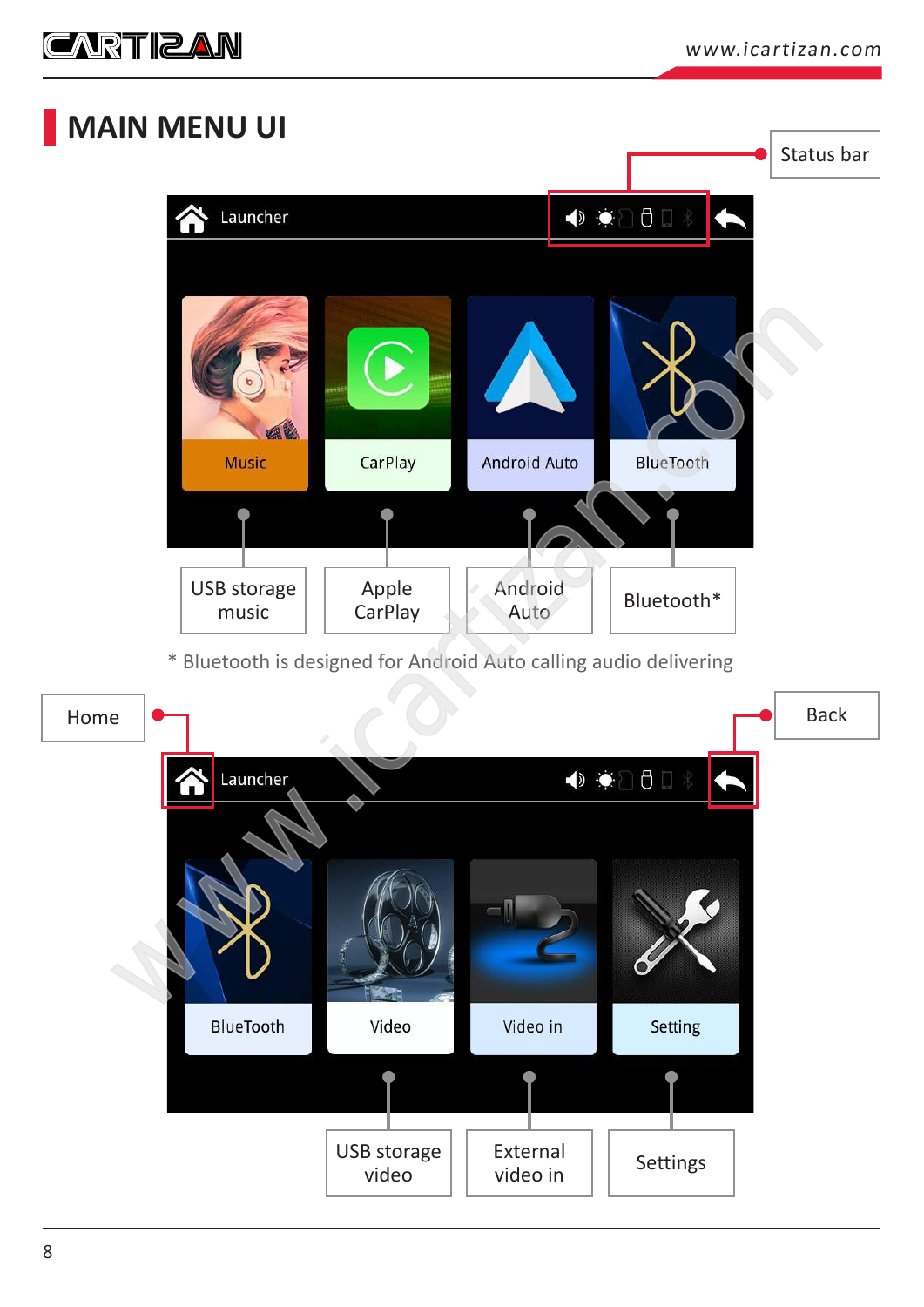# <span id="page-8-0"></span>**CARTIBAN**

**APPLE CARPLAY**



Plug in your iPhone with USB cable, select and enter CarPlay

**NOTE!** Please disconnect iPhone's bluetooth before using Apple CarPlay.

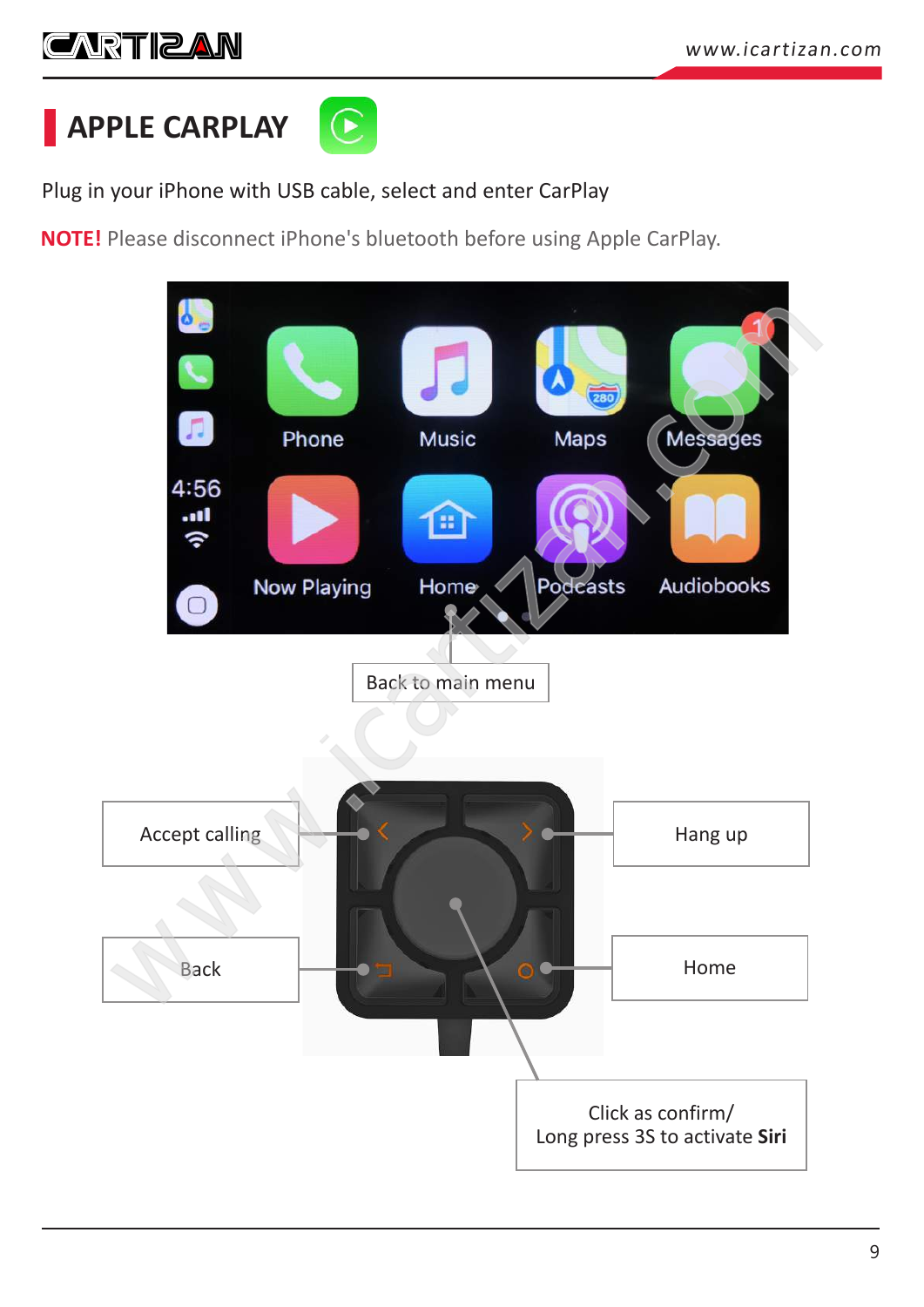## <span id="page-9-0"></span>**CARTIZAN**

![](_page_9_Picture_2.jpeg)

Plug in your Android smartphone with USB cable, select and enter Android Auto

**NOTE!** Make sure smartphone connect to this adapter's Bluetooth for phone call audio delivering before using Android Auto.

![](_page_9_Figure_5.jpeg)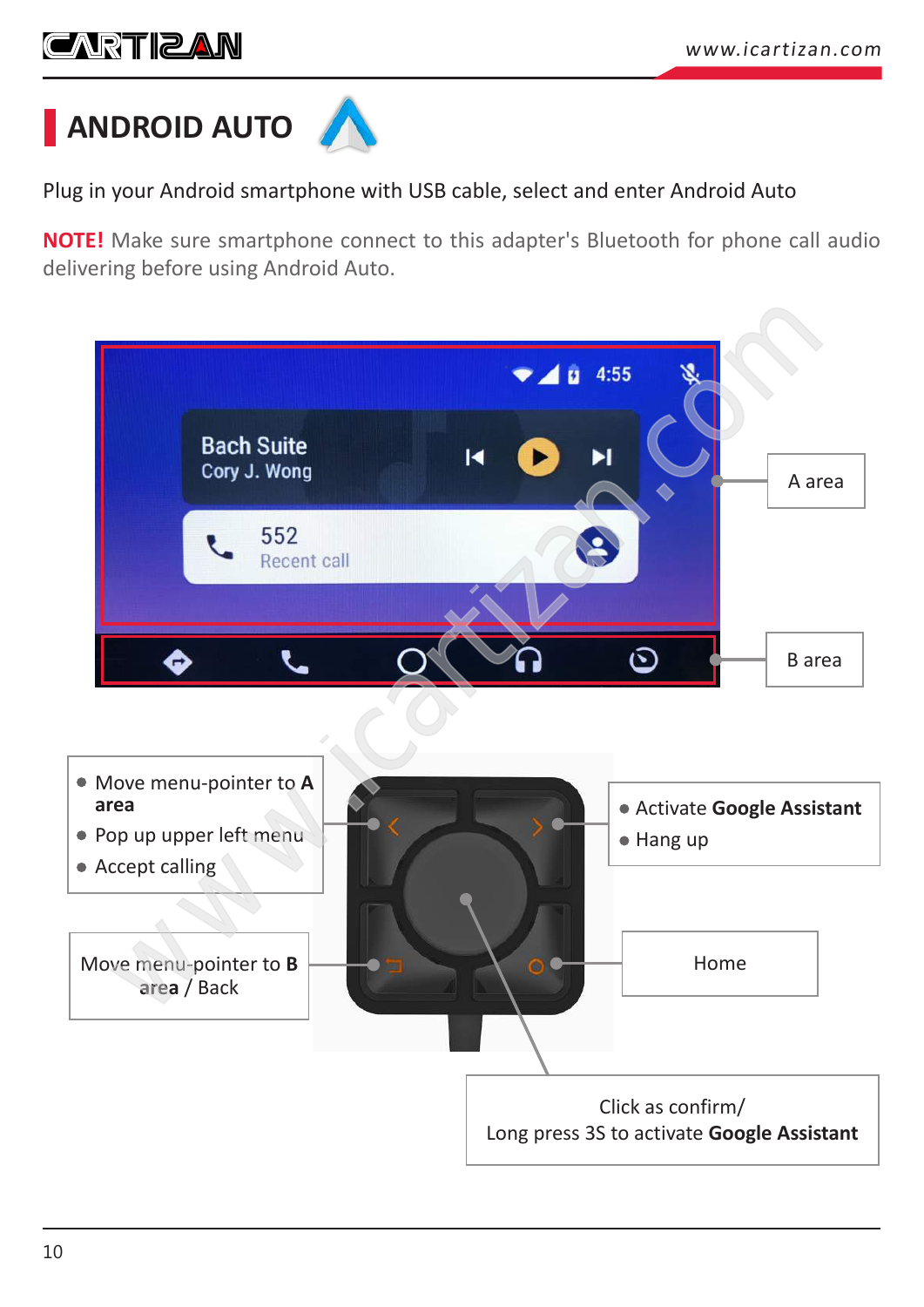<span id="page-10-0"></span>![](_page_10_Picture_1.jpeg)

# **HOW TO CONNECT BLUETOOTH**

**Device name:** Car Audio **Pair code:** 0000

![](_page_10_Figure_4.jpeg)

**NOTE!** Bluetooth function is designed for Android Auto call audio delivering. It's unnecessary to connect BT when using CarPlay on iPhone.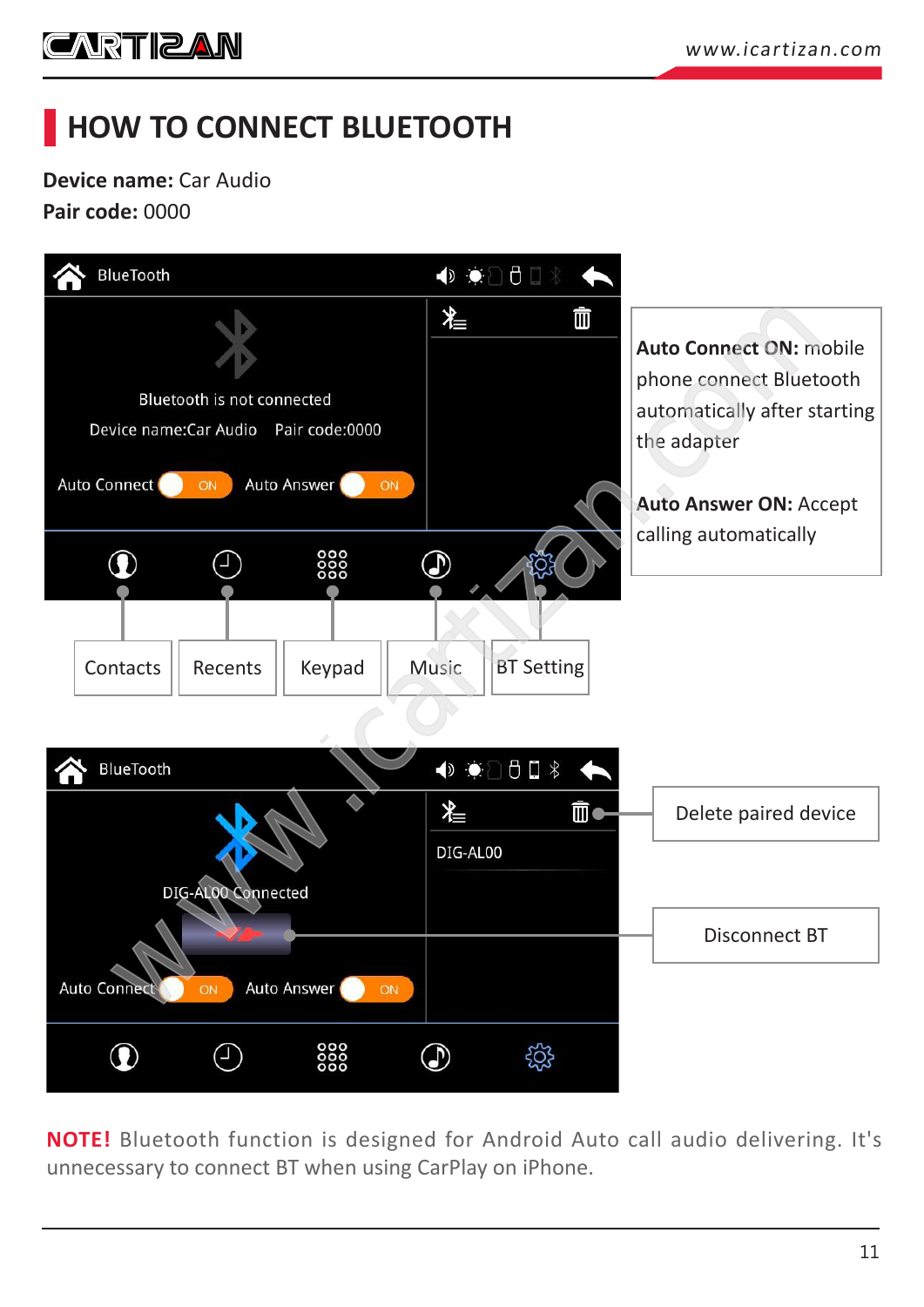## <span id="page-11-0"></span>**USB STORAGE MUSIC & VIDEO**

![](_page_11_Picture_3.jpeg)

![](_page_11_Picture_4.jpeg)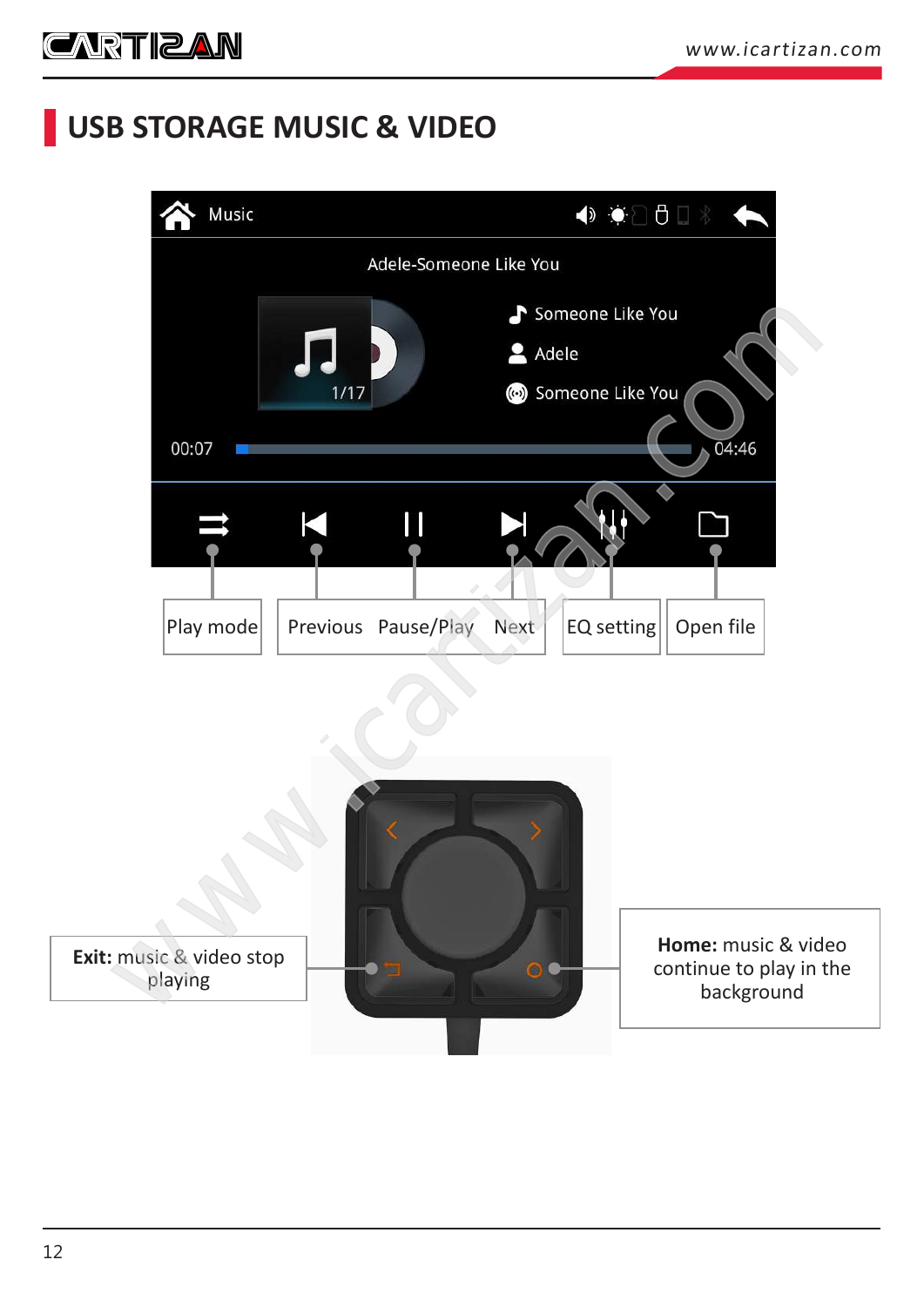<span id="page-12-0"></span>![](_page_12_Picture_1.jpeg)

# **SETTINGS**

#### **START CARPLAY/ANDROID AUTO AUTOMATICALLY**

| <b>Setting</b>                        |                                   |                                                                                                                                                                                                  | ◆ ◆ □ □ → |
|---------------------------------------|-----------------------------------|--------------------------------------------------------------------------------------------------------------------------------------------------------------------------------------------------|-----------|
| Common                                | Volume                            |                                                                                                                                                                                                  |           |
| Display                               | Mute                              | OFF                                                                                                                                                                                              |           |
| Sound                                 |                                   |                                                                                                                                                                                                  |           |
| Language                              | Beep                              | ON                                                                                                                                                                                               |           |
| Wallpaper                             |                                   | Prohibit video when driving                                                                                                                                                                      |           |
| System                                |                                   | Auto start phone link app                                                                                                                                                                        | OFF       |
|                                       |                                   |                                                                                                                                                                                                  |           |
|                                       |                                   | Please select "Setting" on main menu and set "Auto start phone link<br>app" ON. Then "Carplay" or "Android Auto" will start automatically<br>after connecting your iPhone or Android smartphone. |           |
| <b>TOUCH CALIBRATION</b>              |                                   |                                                                                                                                                                                                  |           |
|                                       |                                   |                                                                                                                                                                                                  |           |
| Setting                               |                                   | ◆ ◆ ○ ○ □ 》                                                                                                                                                                                      |           |
| Common<br><b>Display</b><br>Hardware: | App Version: Car-A315 V3.2.2.0405 | 0005-02-00-07-02-00-00                                                                                                                                                                           |           |

#### **TOUCH CALIBRATION**

| <b>Setting</b>                    |                      |                                                                                 | ◆ ◆ ○ ○ □ ≫         |
|-----------------------------------|----------------------|---------------------------------------------------------------------------------|---------------------|
| Common<br><b>Display</b><br>Sound | Hardware:<br>System: | App Version: Car-A315 V3.2.2.0405<br>0005-02-00-07-02-00-00<br>Masno 2019-04-09 |                     |
| Language                          | BlueTooth:           | COMM_SD-1152_851_160517                                                         |                     |
| Wallpaper                         |                      |                                                                                 |                     |
| System                            |                      |                                                                                 |                     |
|                                   | Reset                | <b>Factory Mode</b>                                                             | <b>SWC Learning</b> |
|                                   |                      |                                                                                 |                     |

ielect "**Setting**" on main menu -- "**System**" **Factory Mode"**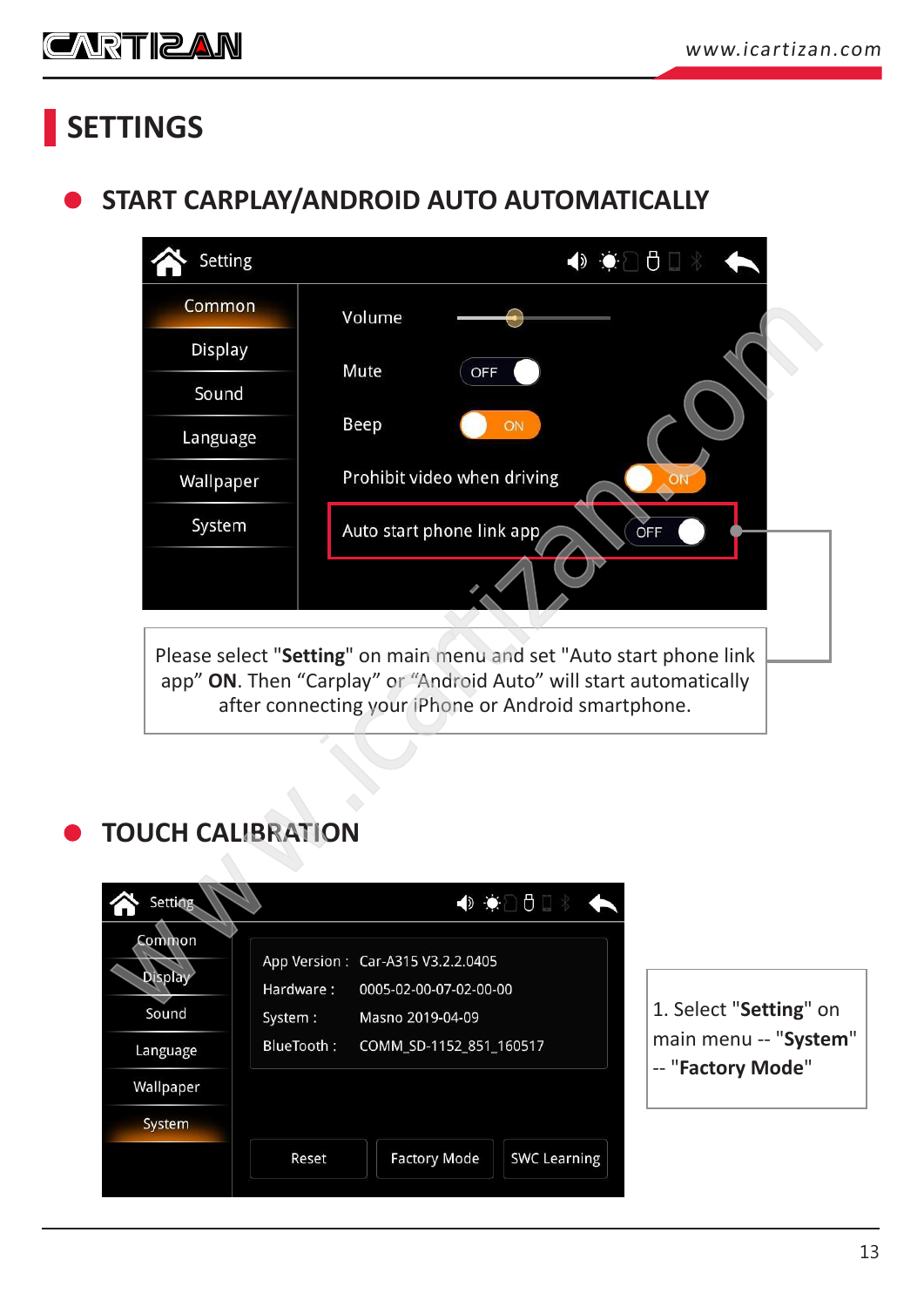<span id="page-13-0"></span>![](_page_13_Picture_1.jpeg)

| <b>Factory Mode</b>                                     | ◆ ◆ ○○□ ↓ ◆       |                                             |
|---------------------------------------------------------|-------------------|---------------------------------------------|
|                                                         |                   |                                             |
| 0000                                                    | Backspace         |                                             |
| $\overline{2}$<br>3<br>$\pmb{0}$<br>$\overline{4}$<br>1 | Clear             | 2. Type "0000" and<br>select "OK"           |
| $\overline{7}$<br>5<br>6<br>8<br>9                      | Ok                |                                             |
| <b>Factory Mode</b>                                     | ◆ ◆ ○ ○ □ 》       |                                             |
| LCD Test<br>Boot Logo<br>VirKey Learn                   | Screenshot        |                                             |
| Panel Key Learning<br>Factory setting                   | Touch calibration | 3. Select "Touch<br>calibration" and follow |
|                                                         |                   | the steps                                   |
|                                                         |                   |                                             |
| $\bigodot$                                              |                   |                                             |
| <b>SOUNDS SETTING</b>                                   |                   |                                             |
| $\theta \Box$<br><b>Setting</b><br>$\bullet$            | Setting           | $\theta$ $\Box$<br>$\bullet$                |
| Common<br>Volume<br><b>Display</b>                      | Common            | Treble<br>Bass                              |
| Mute<br>OFF                                             | Display           |                                             |

#### **SOUNDS SETTING**

| Setting<br>0 | $\blacktriangleright$             | Setting   |               |          |           | To<br>$\bullet$ | G      |
|--------------|-----------------------------------|-----------|---------------|----------|-----------|-----------------|--------|
| Common       | Volume                            | Common    |               |          | Bass      |                 | Treble |
| Display      | Mute<br>OFF                       | Display   |               |          |           |                 |        |
| Sound        |                                   | Sound     | 11            |          |           |                 |        |
| Language     | Beep<br>ON                        | Language  | _<br>$\oplus$ |          |           |                 |        |
| Wallpaper    | Prohibit video when driving<br>ON | Wallpaper |               |          |           |                 |        |
| System       | Auto start phone link app<br>OFF  | System    |               | Original | Classical | azz             | Pop    |
|              |                                   |           |               | Vocal    | Rock      | Scene           | User   |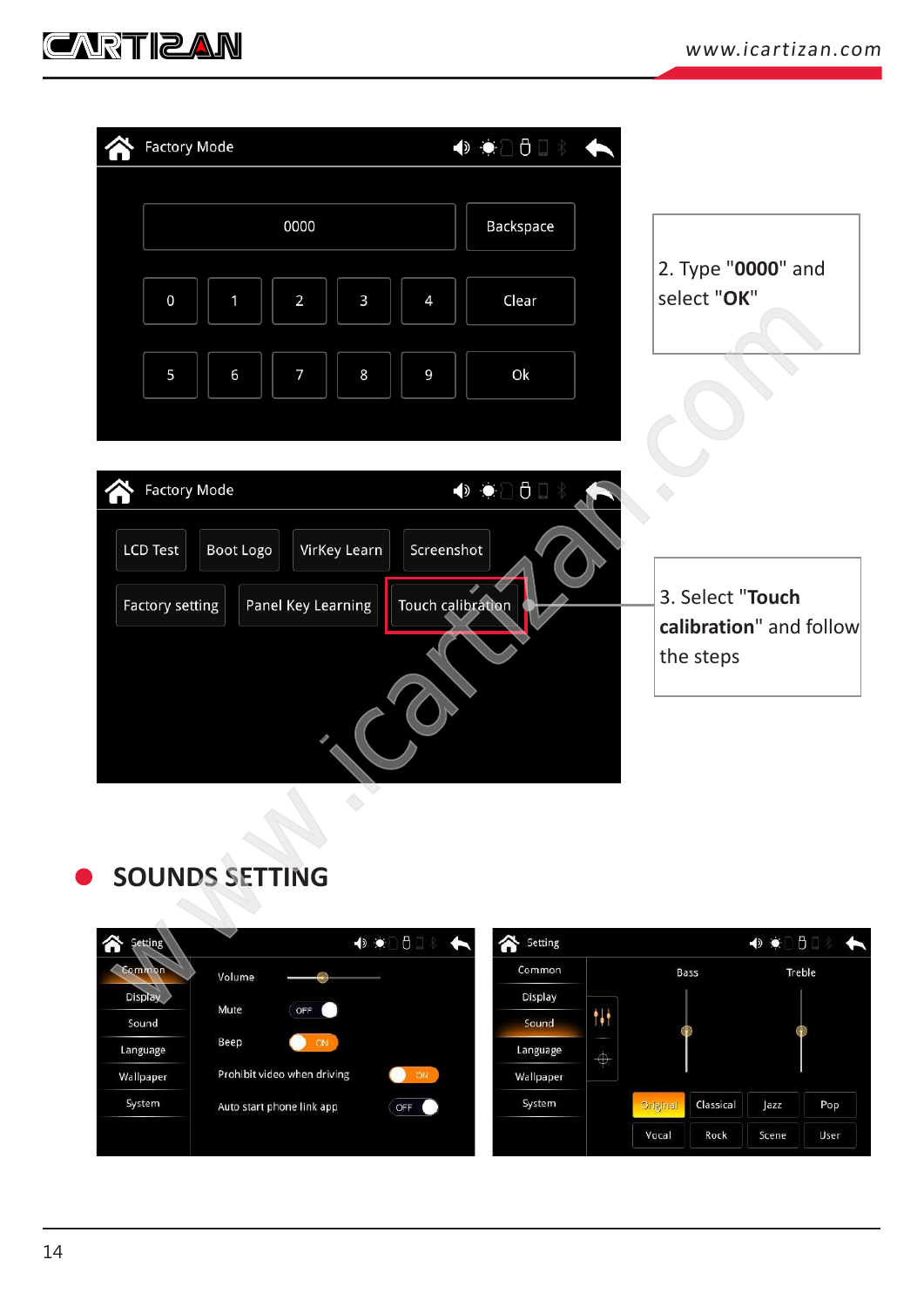<span id="page-14-0"></span>![](_page_14_Picture_0.jpeg)

#### **DISPLAY SETTING**

| Setting        |                   |         | ◆ ◆ △ ○ ○ △ ◆ |  |  |
|----------------|-------------------|---------|---------------|--|--|
| Common         | <b>Brightness</b> |         |               |  |  |
| <b>Display</b> |                   |         |               |  |  |
| Sound          | Contrast          |         |               |  |  |
| Language       | Saturation        |         |               |  |  |
| Wallpaper      |                   |         |               |  |  |
| System         |                   | Default |               |  |  |
|                |                   |         |               |  |  |
|                |                   |         |               |  |  |

#### **LANGUAGE SETTING**

![](_page_14_Figure_5.jpeg)

#### **WALLPAPER SETTING**

![](_page_14_Figure_7.jpeg)